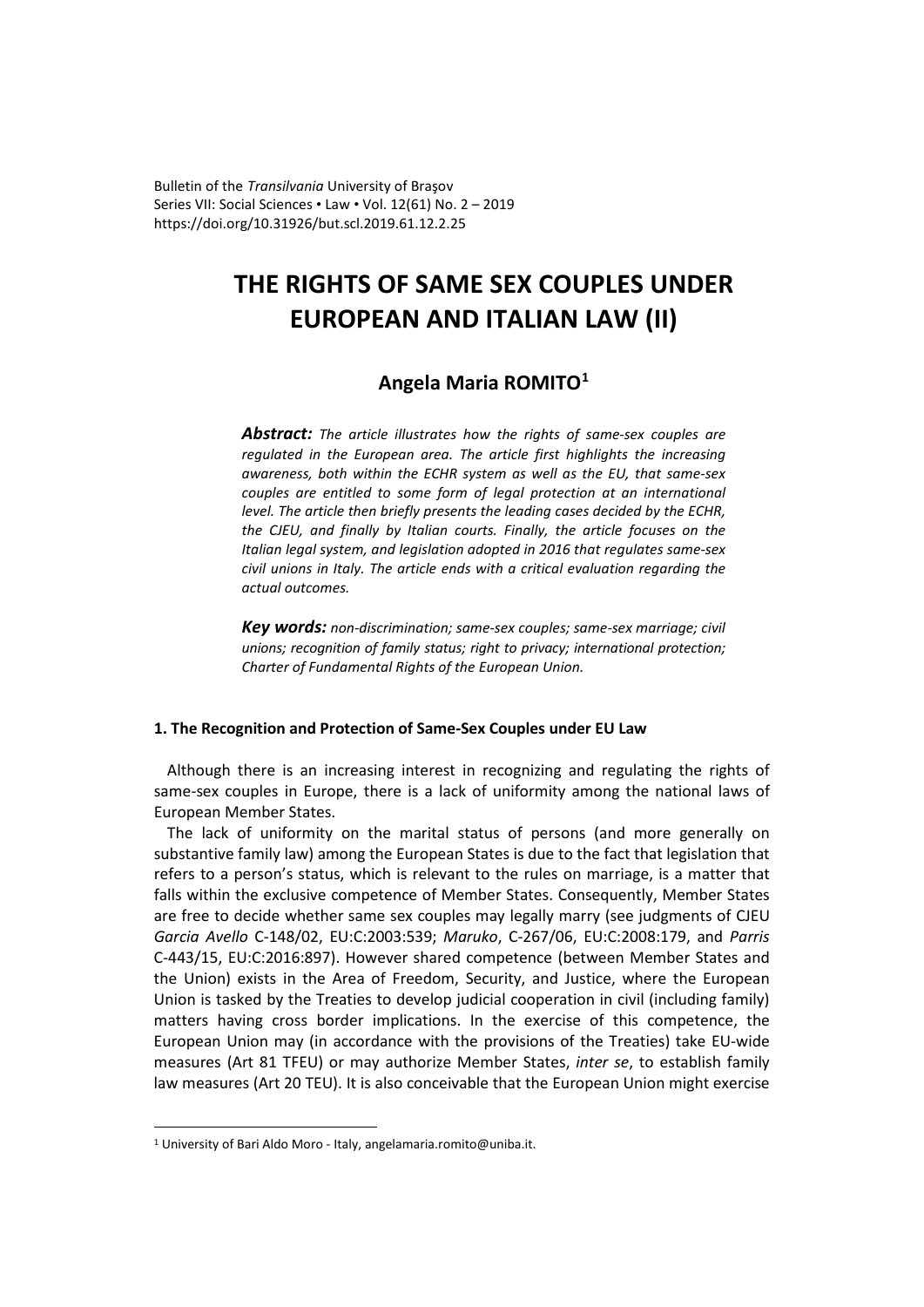this competence in international family law instruments having a broader scope of application than the EU region (Art 216 TFEU) (see Fiorini, 2012, p. 1-19).

Although the EU Treaties do not refer to the family reunification rights of Union citizens who exercise their free movement rights, already in the 1960s it was recognized that if nationals of Member States move between Member States in furtherance of the Community's objectives, they have the right to be accompanied by their close family members [see Regulation (EEC) No 1612/68 and Council Directive 73/148/EEC]. Accordingly, secondary legislation has always provided for family reunification rights – these are, currently, provided by Directive [2004/38](http://eur-lex.europa.eu/LexUriServ/LexUriServ.do?uri=OJ:L:2004:158:0077:0123:en:PDF) – for Union citizens who exercise their right to move and reside freely in the territory of other Member States.

Under EU law, the "spouse" of the migrant Union citizen [now referred to in Article 2(2)(a) of Directive 2004/38/EC], has always been considered one of the family members who has a right to accompany his or her spouse while traveling within the territory of other Member States. The nationality of the "spouse" and, in particular, whether he or she is a Union citizen or a third-country national, has never mattered, as the rationale behind granting family reunification rights has simply been to encourage the exercise of free movement *by the Union citizen*. This free movement can be impeded if the spouse – of whatever nationality – cannot accompany or join the migrant Union citizen [\(Tryfonidou,](https://www.reading.ac.uk/law/about/staff/a-tryfonidou.aspx) 2017, online).

In sum, the EU has taken the position that European family law should remove legal borders and other barriers (thus promoting free movement) in order to facilitate equal access to justice.

There are several norms within the EU legal system that grant indirect protection to same-sex couples. In particular, articles 7, 9, and 21 of the Charter of Fundamental Rights of European Union (CFREU) govern *the Respect for private and family lif*e, the *Right to marry and right to found a family* and the *Right not to be discriminated* on the ground of sexual orientation. In addition**,** some other relevant norms have been recalled by the CJEU in cases related to the rights of same-sex couples: article 21.1 TFEU referred to the EU citizenship and the Directive 2004/38/EC of 29 April 2004 on the right of citizens of the Union and their family members to move and reside freely within the territory of the States of the EU.

The current lack of clarity that persists with regards to the mutual recognition of samesex marriages in EU Member States and the consequent inconvenience that emerges as a result of this uncertainty is, in itself, an obstacle to free movement: being unsure as to whether a same-sex spouse may be able to join his or her partner in another Member State and be considered as a lawful spouse there is highly likely to deter the exercise of free movement of an EU citizen. It is hard to believe that Union citizens who are married in a Member State would willingly move to another Member State where their same-sex spouses would not be allowed to accompany or join them; or, assuming that the spouse could join the EU citizen in the host State on another basis (i.e. not as a spouse), it would be highly unlikely that he or she would be willing to move to a Member State where the marriage would not be recognized and, thus, where the individuals would not be treated as a couple for the purposes of taxation, social security, property law, inheritance, and other legal rights.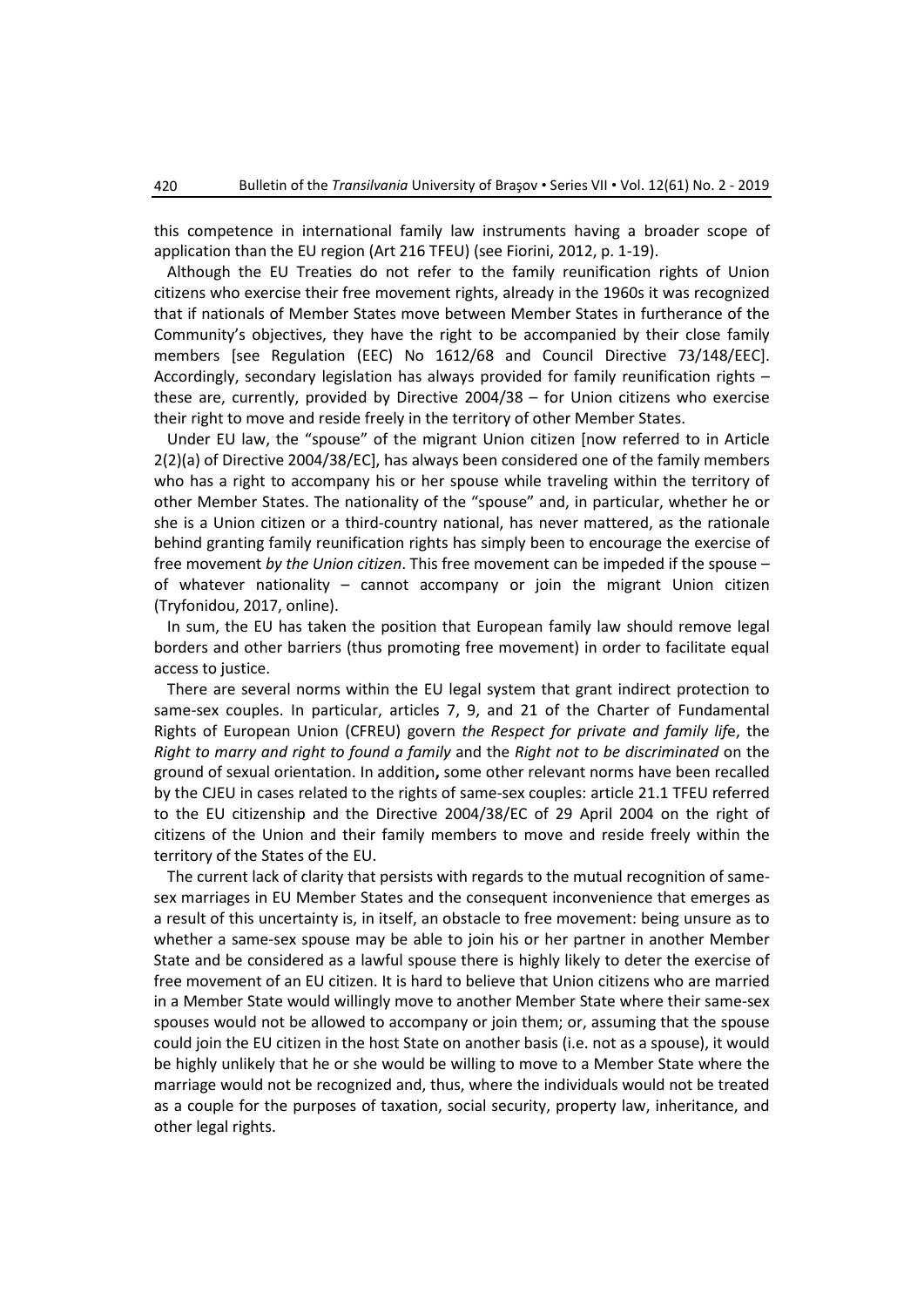The recent judgment in the *Coman* case issued by the CJEU on 5 June 2018 addresses this problem. It is highly significant at a symbolic level, however in my opinion it is not a gaymarriage case, but it concerns the right of freedom of movement, instead. Specifically, it addresses the cross-border legal recognition of same-sex relationships and the cross-border recognition of same-sex marriages without addressing discrimination on the ground of sexual orientation but confining it to a question of free movement of persons (Gyeney, 2018, p. 149–171). In other words, it is important because the highest EU court stated that samesex marriages are equal to "traditional" marriage for the purposes of EU free movement law.

# **2. The factual background and the reasoning**

The ruling in *Coman* was much awaited hence the wide attention it received in the media and in scholarly blogs and publications.

The facts are quite simple: Relu Adrian Coman, a dual Romanian - U.S. citizen, and Robert Clarbourn Hamilton, a U.S. citizen, married in Belgium in 2010. Two years later, Mr. Hamilton, in his capacity as member of Mr. Coman's family, requested under article 3 of the Directive 2004/38/EC a right to permanent residence in Romania. Pursuant to art. 7 of the Directive 2004/38 the "family members" of a Union citizen who are not nationals of an EU Member State and who accompany or join the Union citizen in the host Member State, shall have the right of residence there for a period of longer than three months. For the purposes of the Directive, "family member" means, inter alia, "the spouse" of a Union citizen (art. 2.2.a).

Mr Hamilton's request was rejected by the Romanian authorities on the basis that the Civil Code prohibits same-sex marriage and does not recognize such unions even if contracted abroad [Article 277 (2)] (see Gyeney, 2018, p. 154). The spouses challenged this decision, claiming that it is a case of discrimination on the ground of sexual orientation and that the latter provision of the Civil Code is unconstitutional.

Mr. Coman and Mr. Hamilton brought an action against the decision of the Romanian Inspectorate of Immigration, seeking a declaration of discrimination on the grounds of sexual orientation as regards the exercise of the EU right of freedom of movement. In their action, they also argued that the parts of the Romanian Civil Code which do not recognize same-sex marriage are unconstitutional, as they infringe upon the provisions of the Romanian Constitution that protect the right to personal life, family life, and private life, and the provisions relating to the principle of equality. The first instance court hearing the case referred the matter to the Romanian Constitutional Court which, decided to make a reference for a preliminary ruling to the ECJ asking, essentially, whether a Union citizen who has exercised free movement rights can enjoy, with his same-sex spouse, family reunification rights under EU law.

The CJEU held that the refusal of a Member State to extend family reunification rights to a third country national who lawfully married a same-sex Union citizen in another Member State during the citizen's period of genuine residence in that State, impeded the free movement rights of the Union citizen. Moreover, the Court held that an obligation to recognize a same-sex marriage for the purpose of family reunification rights "does not undermine the national identity or pose a threat to the public policy of the Member State concerned", as "such recognition does not require that Member State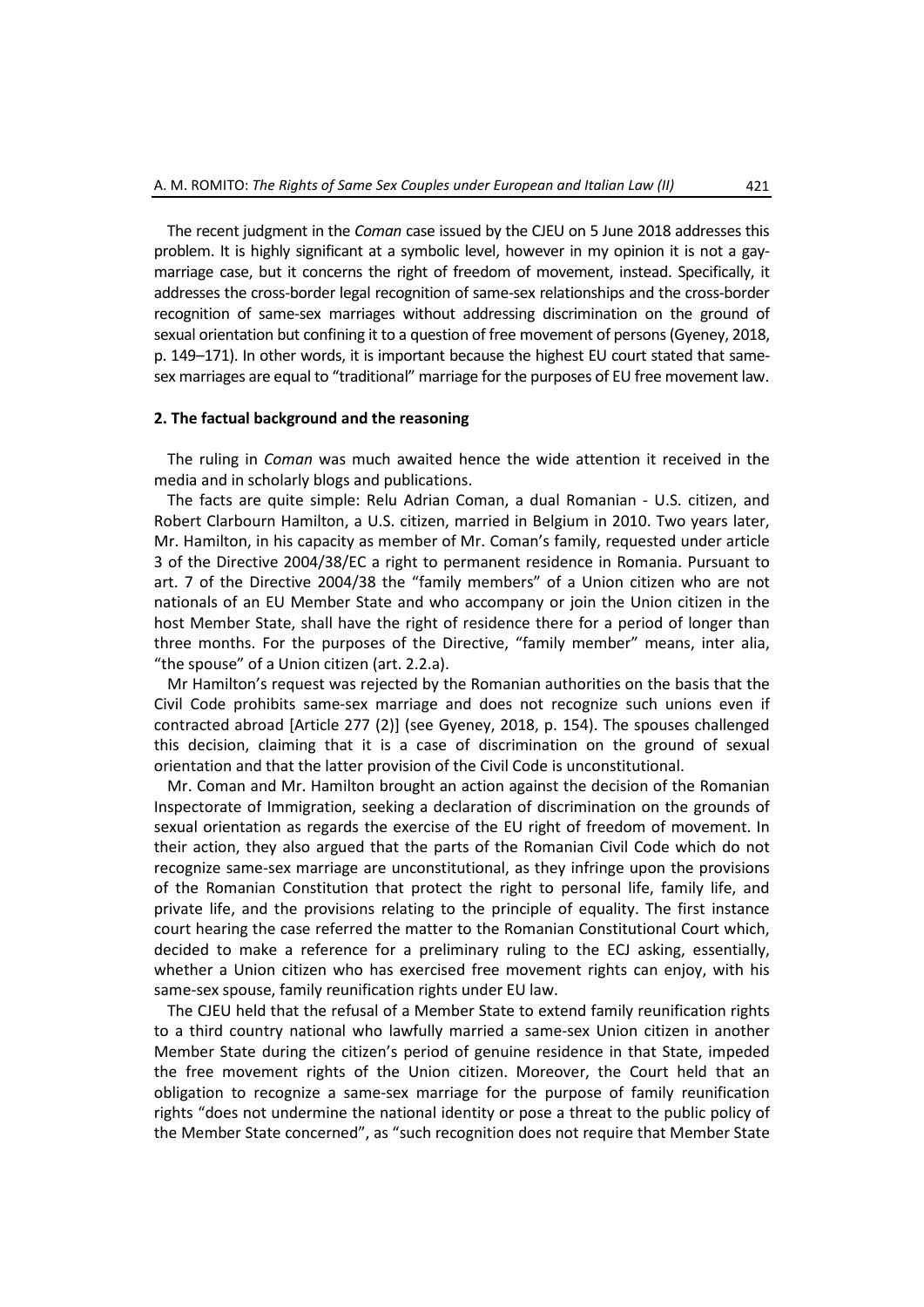to provide, in its national law, for the institution of marriage between persons of the same sex" (paragraph 45).

In other words, Romania's exercise of its competence in the family law field and, in particular, its choice not to recognize same-sex marriages contracted in other Member States, is contrary to EU law as it can impede the exercise of EU free movement rights and, hence, the ECJ rightly found a breach of EU law in the case of Coman. It is clear that this rationale pertains to both situations where a Union citizen seeks to be accompanied by his same-sex spouse in his Member State of nationality where he returns after exercising free movement rights (the Coman scenario), as well as where a Union citizen seeks to be accompanied by her same-sex spouse in a Member State other than that of her nationality, to which she moves (Tryfonidou, 2019, online).

For the first time, the CJEU ruled that the term "spouse", for the purpose of granting a right of residence to non-EU citizens, is indeed "gender neutral" and may therefore include spouses of the same sex. Consequently, Romania (as well as all EU member States) must recognize Mr. Hamilton as "the spouse" of Mr. Coman and, as such, allow him to reside in its territory for a period of longer than three months.

*Coman* provided the CJEU with its first opportunity that has been given to the ECJ to interpret the term "spouse" in this context and to clarify whether this term must be read as including the same-sex spouse of a Union citizen (in the Cocaj case, C-459/14, the ECJ was asked to clarify the meaning of the term "registered partner" in the same Directive and to specify, in particular, whether it includes same-sex registered partners, but the reference was subsequently withdrawn by the referring court, meaning that that question remains unresolved). Due to the sensitivity of the issue and the divergence of views among the Member States, the EU Legislature consciously chose vagueness over clarity, thus making this an issue that would have to be resolved by judicial interpretation. Being aware of this, in its reasoning the Court is always careful not to infringe the national sovereignty of Member States regarding family law: while Advocate General (AG) Wathelet took a truly global and progressive view of the issue (according to him, the term "spouse" is "gender-neutral and independent of the place where the marriage was contracted"), the judges of the Court, taking a more federal and Eurocentric view of issue, were more cautious and confined the reasoning to marriages entered into in EU Member States (Khan, 2018, online; Szczerba-Zawada, 2018, p. 47).

The judgment of the Court – compared to the arguments of the reasoning of Advocate Wathelet – reveals its narrow scope. In fact, the Court several times made it clear that EU Member States are free to bar same-sex couples from marrying on their territory; the judgment concerns only couples married in an EU Member State in accordance with the law of that State but not registered partners. Indeed, Article 2(2)(b) of the Citizens' Directive explicitly provides that same – sex partners who have entered into a civil union are only entitled to a derived right of residency if "the host Member State treats registered partnerships as equivalent to marriage".

The judgment only applies in cross-border situations and, thus, in line with the wellestablished purely internal rule, it cannot help married same-sex couples who are in a purely internal situation i.e. a situation which has no connection with EU law (Rijpma J. et al., 2014, p. 484-487).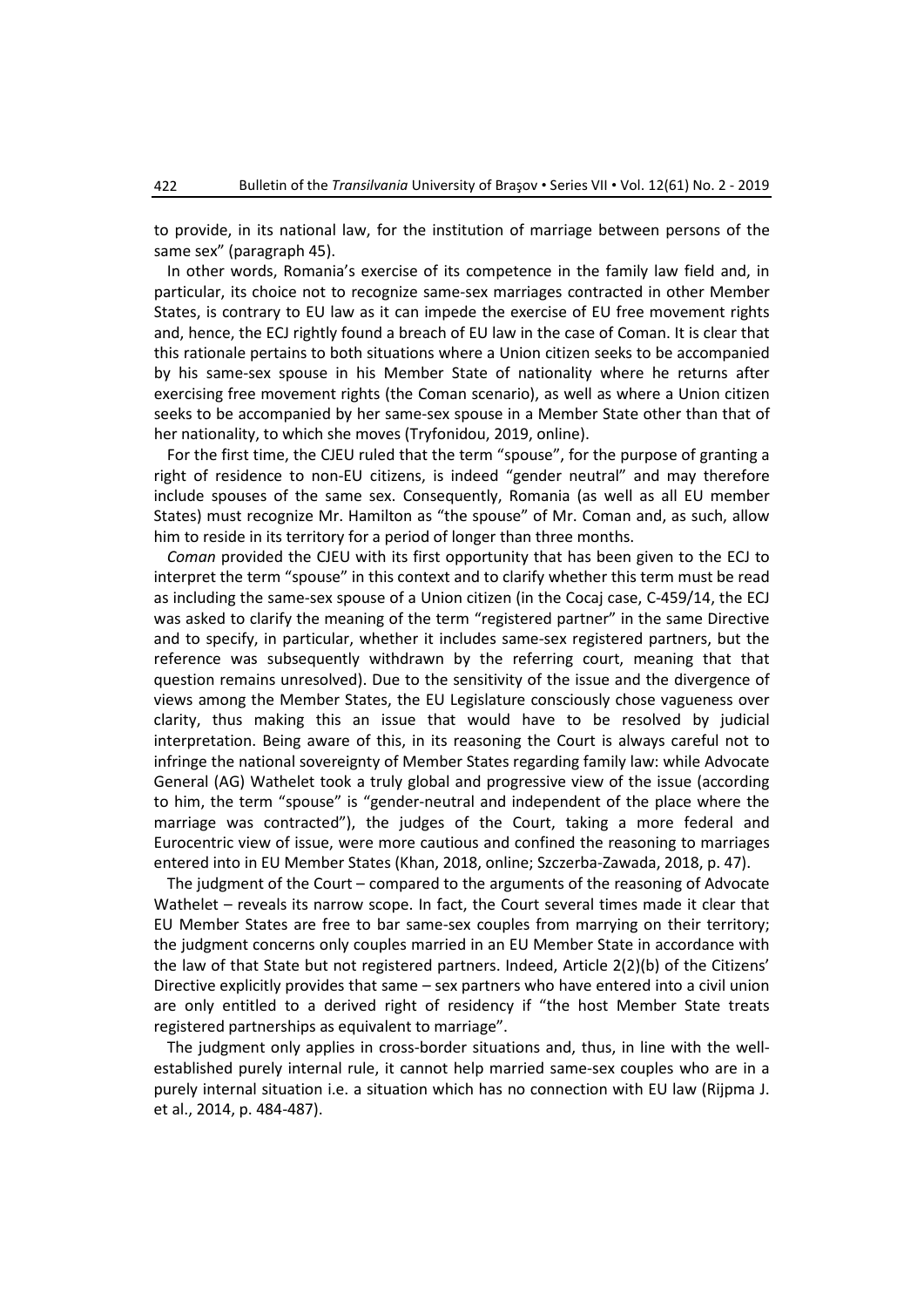Moreover, the Grand Chamber insisted that the decision was applicable for "the sole purpose of granting a derived right of residence" and did not extend to other rights that are based on residency (i.e. taxation, social security, property law, or inheritance).

It is important to mention that according to the decision, same-sex marriages must be recognized by the Member State of destination only (a) if the EU citizen partner has exercised the right of free movement. It has to be recalled that under the rule in *McCarthy* (C-434/09, ECLI:EU:C:2011:277), article 21 TFEU does not apply to an EU citizen who has never exercised the right of free movement and is not deprived of the genuine enjoyment of the substance of the rights conferred by EU citizenship; and (b) for the purposes of the grant of family reunification rights under EU law, it clearly has the potential to create the need for such marriages to be recognized in a broader range of circumstances, even when this is not required by EU law.

In addition, to avoid so called "marriage tourism", *Coman* applies only when an EU citizen has taken-up "genuine residence" in the territory of another Member State. Recalling its precedent *O. and B* (CJEU decision, C-456/12, ECLI:EU:C:2014:135), the Court clarified that such genuine residence can only exist when the Union citizen has settled in another Member State *for more than three months* (see paragraph 32–57 of the decision). This ensures that Union citizens who reside in a Member State that has not opened marriage to same-sex couples cannot side-step the law of their Member State of residence, by moving to another Member State to marry and then return to that State (Geyney, 2018, p. 165).

Therefore, in sum, the judgment in *Coman* is not a free-for-all and does not impose the recognition of foreign same-sex marriages within the EU.

Beside its reasoning, the *Coman* case is highly interesting for two additional reasons: following the AG's opinion, and reversing the discriminatory stance the ECJ (?) had adopted in the early 00's, when it ruled in *D and Sweden v. Council* (CJEU decision, joined cases C-122/99 P and C-125/99 P, ECLI:EU:C:2001:304), [first] *Coman* provides a progressive and updated interpretation of the concept of "spouse" (see paras. 55- 58), because if no account was taken of those developments of the society, the relevant rules of law would risk losing their effectiveness; [second] *Coman* indicates the ECJ's willingness to move further than the Strasbourg Court: while the latter required States to grant only "some form" of recognition of same-sex relationships officialized in another State (see Orlandi vs. Italy in Romito, 2018, p. 164), in *Coman*, the Court is forcing Romania to recognize the effects of the union celebrated in Belgium as a marriage.

#### **3. The Italian legal system: an overview on the legal context**

Italy delayed legalizing same-sex partnerships mainly for cultural reasons. Since 1983, several bills to regulate unmarried couples were filed with both Parliamentary Chambers, however only a few expressly referenced same-sex couples and until the 2000s, homosexuality was still a non-issue in the Italian public sphere. Same-sex couples lived in an unmarried partnership within the framework of the current legislation in the field of informal cohabitation, but their union was incapable of "creat[ing] any familial relationship between the partners" under the law (Zambrano, 2011, p. 225-228).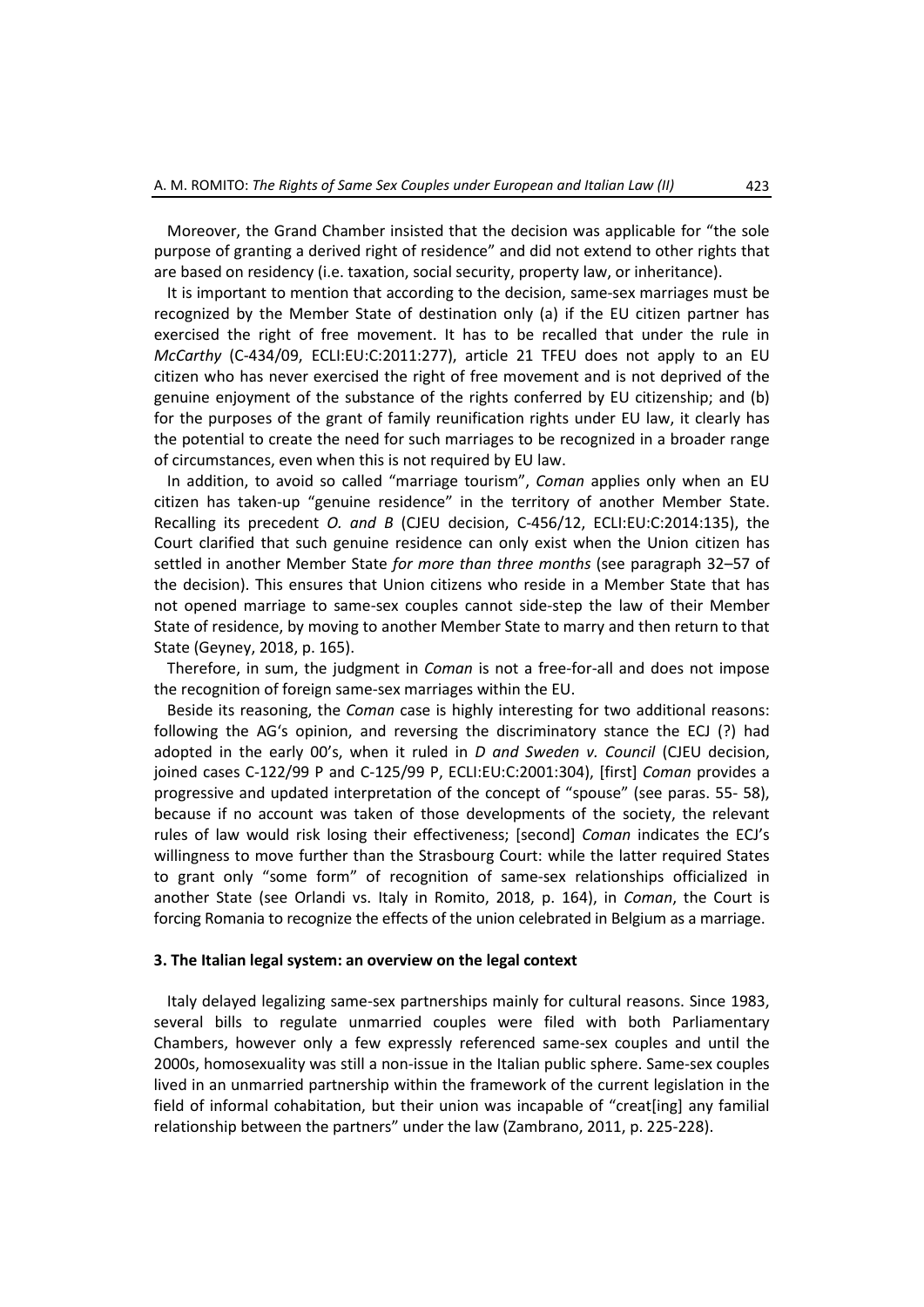However, Italian courts have long been progressive, dynamic, activist and even creative in their interpretation of the national law and their continuous flow of new decisions has produced a considerable body of jurisprudence. Italian Courts (Tribunals, Court of Appeals, Court of Cassation), even though they did not adopt a firm position on the matter, they had already reached the same conclusions of CJEU referring to the necessity of granting same-sex couples the right of family reunification and the right of residency in cases involving the same-sex spouse of an Italian citizen who had entered into a marriage in a foreign jurisdiction that legally recognized such unions. As an example, the outcome of the *Coman* decision had been anticipated by the court of Reggio Emilia, which found that a Uruguayan man could legally reside in Italy based on the fact that he had entered into a legally recognized marriage in Spain with an Italian citizen. The court concluded that the freedom of movement of people in the European Union would be impaired if a domestic law denied a residence permit under these circumstances. (Trib. Reggio Emilia, 13 febbraio 2012, Foro it. I, 2727 (2012); *see* also Tribunal of Pescara, 15 gennaio 2013, FAMIGLIA E DIRITTO 790 (2013).

At the Constitutional level (the Italian Constitution is dated 1948) several national norms are relevant:

• Article 2 states that Italy recognizes and guarantees the inviolable rights of the person, both as an individual and in the social groups where human personality is expressed. (…);

• Article 3 states that all citizens have equal social dignity and are equal before the law, without distinction of sex, race, language, religion, political opinion, personal, and social conditions (…)

• Article 29 recognizes the rights of the family as a natural society founded on marriage. Marriage is based on the moral and legal equality of the spouses within the limits laid down by law to guarantee the unity of the family.

• Finally, Article 117(1) incorporates supranational legal provisions like Articles 8, 12, and 14 of the ECHR into the Italian legal system.

In addition, regulations governing issues involving matrimonial property are contained in part VI of section VI of book I of the Italian Civil Code (articles 159-219), entitled "matrimonial property law." To give a complete picture of matrimonial property issues, reference must also be made to regulations located in other parts of the Italian civil code (Articles 143, 147, and 156) or in special laws (with regard to the effects, in terms of property, resulting from marriage dissolution, reference must be made to Articles 5, 6, and 8 of law no. 898 of 1 December 1970).

Two specific laws must also be mentioned: Legge n. 151 of 19 May 1975 (Family law reform) and the recent Legge n. 76 of 20 May 2016 (also known as Cirinnà Bill on Same-Sex partnership or the civil-union bill).

# **4. The Relevant Case-Law**

To understand fully the evolution of the normative protection of same-sex couples in Italy it is necessary to look at the leading cases in Italian law which contributed greatly to fill the legislative gap that existed prior to the adoption of the new law. The case law on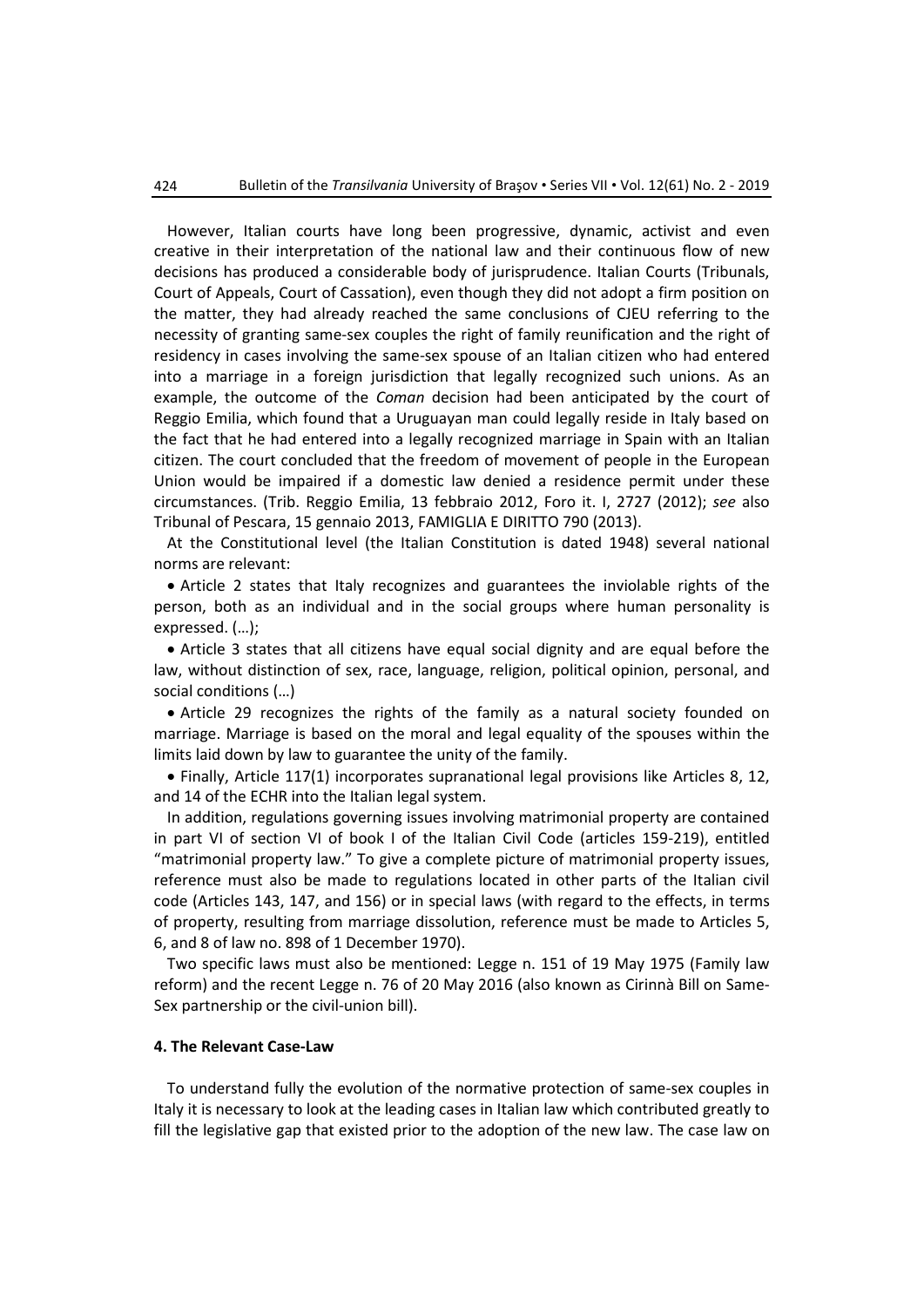the issue is very abundant, however focusing only on the decisions of the highest Courts, only a few cases can be referred to as leading cases.

 The **Constitutional Court Judgment no 138/2010** (similar to *Schalk e Kopf* regarded interventions and attempts to combat discrimination on the basis of sexual orientation) was the first to recognize in Italy the constitutional dignity of same-sex unions: even same-sex couples are social formations protected by Article 2 of the Constitution. For this reason, same-sex partners are granted the fundamental right to live freely as a couple, obtaining juridical recognition within the boundaries of the law. However, the Constitutional Court also clarified that **same-sex partnerships are not equivalent to marriages**. Still, the Court established the possibility of intervening to protect specific situations in which there could be the need for an equal treatment of married and samesex couples. Article 29 of the Constitution did not create a constitutional right to marry a person of the same sex. In fact, such a conclusion would "go so far as to impinge the core of the provision, modifying it in such a manner as to embrace situations and problems that were not considered at all when it was enacted."

 **Court of Cassation Judgment no 4184/2012** dealt with an even more complex and delicate problem: the recognition of same-sex partnerships formalized abroad. The case referred to two Italians married in the Netherlands who attempted to register their marriage in the register of civil status in Italy. Taking into account the contribution of supranational judgments (ECtHR, *Schalk and Kopf*, 2010), the judges overcame the stereotypes of nature and tradition and recognized the validity of a foreign same-sex marriage as effective in Italy even though such a marriage could not be performed lawfully in Italy. Although the Court held that the refusal to register a same-sex marriage that was performed abroad did not violate the right to marry. However, it recognized the existence of a right to family life and to live free as a couple and held that in specific situations same-sex couples should be treated the same way as married couples. With respect to same-sex marriages contracted abroad, the Court noted the need to recognize such unions but clarified that they cannot produce effects in Italy. And while the Court denied the possibility to register the petitioners' foreign marriage, it pointed out that such a refusal "no longer depended on the marriage's non-existence or invalidity, but rather on its inability to produce, as a marriage, any legal effect in the Italian legal system." To fill the existing void, the Court concluded that the foreign samesex marriage would be registered in Italy as a civil union (Winkler, 2012, p. 108).

Notwithstanding this prior decision, there was no formal legislative framework to regulate same-sex couples. This void was highlighted in 2015 when the European Court of Human Rights issued its judgment in the *Oliari* case. There, the ECHR sanctioned Italy for violating Article 8 of the Charter because Italy failed to grant the claimants, a samesex couple, a juridical instrument that acknowledged their right to officialize their partnership (see Romito, 2018, part I). It became increasingly clear that Italy could no longer delay legalizing same-sex partnerships. One year later, Legge 20 May 2016 no 76 (Italy's civil union law) was adopted and it was implemented by Legislative Decree 19 January 2017 no 7. Some have interpreted the new legislation as creating a family model, not only a social model but also a juridical one, founded on a basis other than heterosexual marriage (Ferrando, 2016, p. 6-16).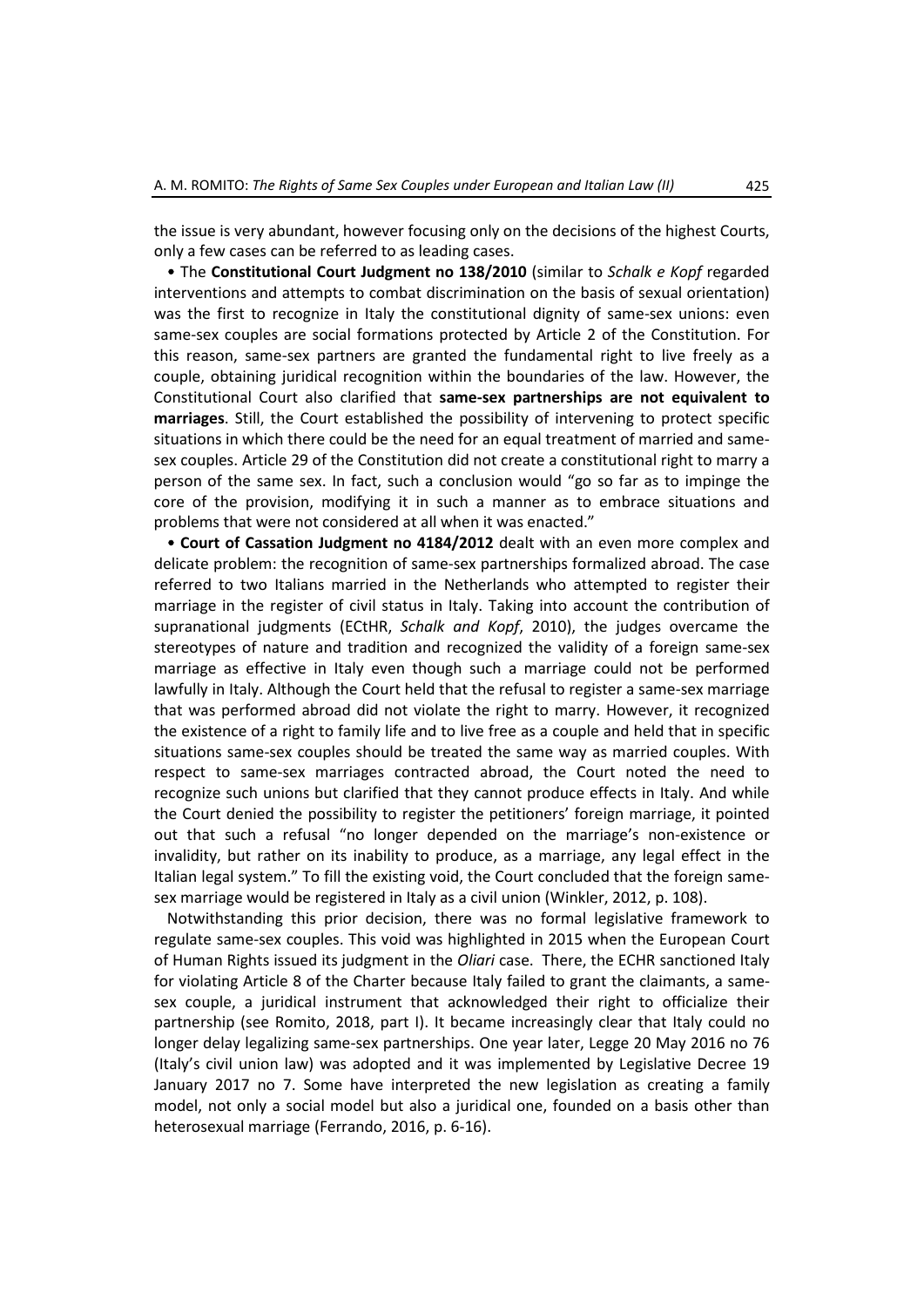• **Court of Cassation Judgment no 11696/2018** concerns the legal status of **mixed nationality same-sex married couples** under Italian law. The ruling is the first of its kind since same-sex civil unions became legal in Italy. It explores the problems relating to the recognition and the civil status registration in Italy of couples of the same sex where one spouse is a foreigner and the other is Italian. A Brazilian and an Italian who married in Brazil in 2012 and then performed another ceremony in Portugal in 2013, sought to have their marriage recognized under Italian law but were denied. According to the Italian Supreme Court, **Italian citizens who marry their same-sex partner abroad cannot have their marriage recognized as a marriage back in Italy,** but they may register their partnership as a civil union. The Italian Supreme Court judges did not overrule the earlier appeals court ruling on the case, which stated that Italian law would recognize married same-sex couples only as civil partners, regardless of whether they wed before or after Italy introduced civil unions in 2016. The Italian Supreme Court, however, ruled that "same-sex marriage does not correspond to the model of matrimony outlined in our legal system," and that, because civil unions provide mostly the same legal protections as marriages – with adoption rights a notable exception – denying same-sex couples the right to marry could not be considered discriminatory. As a consequence, the Italian Supreme Court judges ruled that Italy may legitimately use its "legislative discretion" to exclude same-sex couples from marriage so long as a valid alternative is available to them.

All in all, the combination of new legislative measures and recent judicial opinions establish a regime under which Italian citizens who marry a same-sex partner from a different State are forced to downgrade their relationship from "married" to "civil partners"; a marriage contracted abroad by an Italian citizen with a same-sex foreign spouse (so-called mixed same sex marriage) has the same effects as a registered partnership, whereas foreign same-sex couples are recognized and registered as married (Winkler, 2018, p. 273-288).

# **5. The Cirinnà Bill**

The Cirinnà Bill, based on the German life-partnership model, addresses the legal regime of civil unions between persons of the same sex and the regulation of cohabiting couples of both same and opposite sexes. The law aimed to grant most of the basic rights and privileges enjoyed by married Italian heterosexual couples to LGBT couples, however the clear intent is to protect the primacy of heterosexual marriage and to create a parallel, secondary path to access family status for homosexual or lesbian couples who are defined as distinct social formations. The law consists of one article divided into 69 paragraphs: these include basic provisions for purposes of taxes, inheritance, and social welfare programs, but those paragraphs exclude stepchild adoption.

In the first paragraph, the legislation makes clear that same-sex partnerships are social units compliant with Articles 2 and 3 of the Constitution, but they are not equivalent to "traditional families." No mention is made of family, either through Article 29 of the Constitution -- which recognizes and safeguards families founded on marriages -- or in any other way.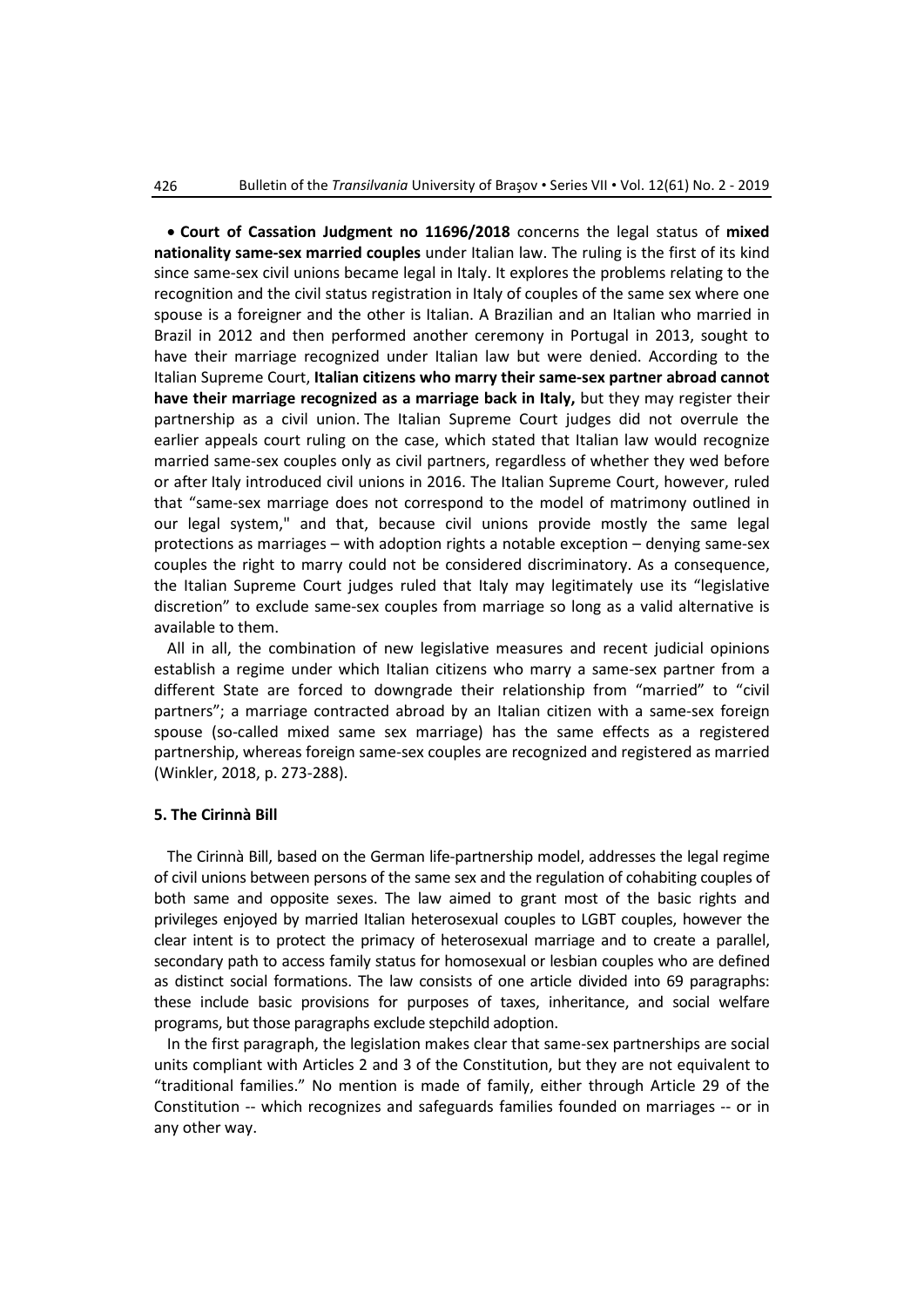The Italian law carefully avoided equating the two marriage and civil unions mainly for political and cultural reasons: both marriages and same-sex civil unions have the same level of legal protection even though there are different interests to protect (procreation and children). From a substantial point of view, the civil union law borrows many aspects from civil marriage: it requires the same preconditions (the so-called "essentials"), such as the absence of a pre-existing civil union or marriage and the absence of consanguinity or affinity between the partners. Civil unions can also be challenged on the same grounds as marriage. Furthermore, as with married couples, registered partners have the same rights and duties to provide reciprocal material and moral support and cohabitation, and in respect of assets partitioning, inheritance and social security.

Despite the fact that the new legislation defines civil unions as a specific formation different from marriage, paragraph 20 of l. 76/2016, the law has made it possible to apply the provisions of the Civil Code to civil unions, even where these are not explicitly mentioned. The general equivalence clause establishes that "any provisions referring to marriage and containing the words 'spouse', 'spouses' or equivalent, wherever they occur in any law, regulation, administrative deeds and collective agreements, apply to civil unions between persons of the same sex as well. This provision does not apply to the norms of the Civil Code that are not expressly referred to in this Law, and to the provisions of the Law No. 184 of May 4, 1983. Without prejudice of what is currently provided and allowed in respect of adoptions by existing laws."

The desire to distinguish civil unions from marriages has led, in the final document, to the exclusion of adoption and stepchild adoption. Nevertheless, in order to hinder potential adverse effects on the numerous pending proceedings regarding stepparent adoption by same-sex couples, it is stated that the prohibition to equate registered partners and spouses to adoption operates "[w]ithout prejudice of what is currently provided and allowed in respect of adoptions by existing laws" (for critical remarks see Cipriani, 2017, p. 343-355).

Some other differences between the legislation on marriage and same-sex partnerships reflect a modern vision of relationships: the request for a license for civil unions, that in marriage triggers the requirement to post bans (Pubblicazioni) for at least eight days, is replaced by a simple request addressed to the officer of civil status, after which the constitution can take place after thirty days. Individuals under 18 are not allowed to enter into a civil union with a person of the same sex but are allowed to marry a person of the opposite sex as long as they obtain judicial consent. In contrast with marriage, moreover, the constitution of a civil union does not require a declaration by the officer that the two partners are now in a civil union. Furthermore, unlike spouses, registered partners have no reciprocal duty of fidelity.

There are additional differences. One involves the family surname. When they enter into a civil union, same-sex couples are free to choose the surname of either partner as a family surname; married couples do not have this right: a heterosexual wife has no say as to what surname will be adopted for the family. Moreover, the procedure for dissolving a civil union is highly simplified compared to divorce because it eliminates the requirement of the two steps process (separation and divorce) and it establishes a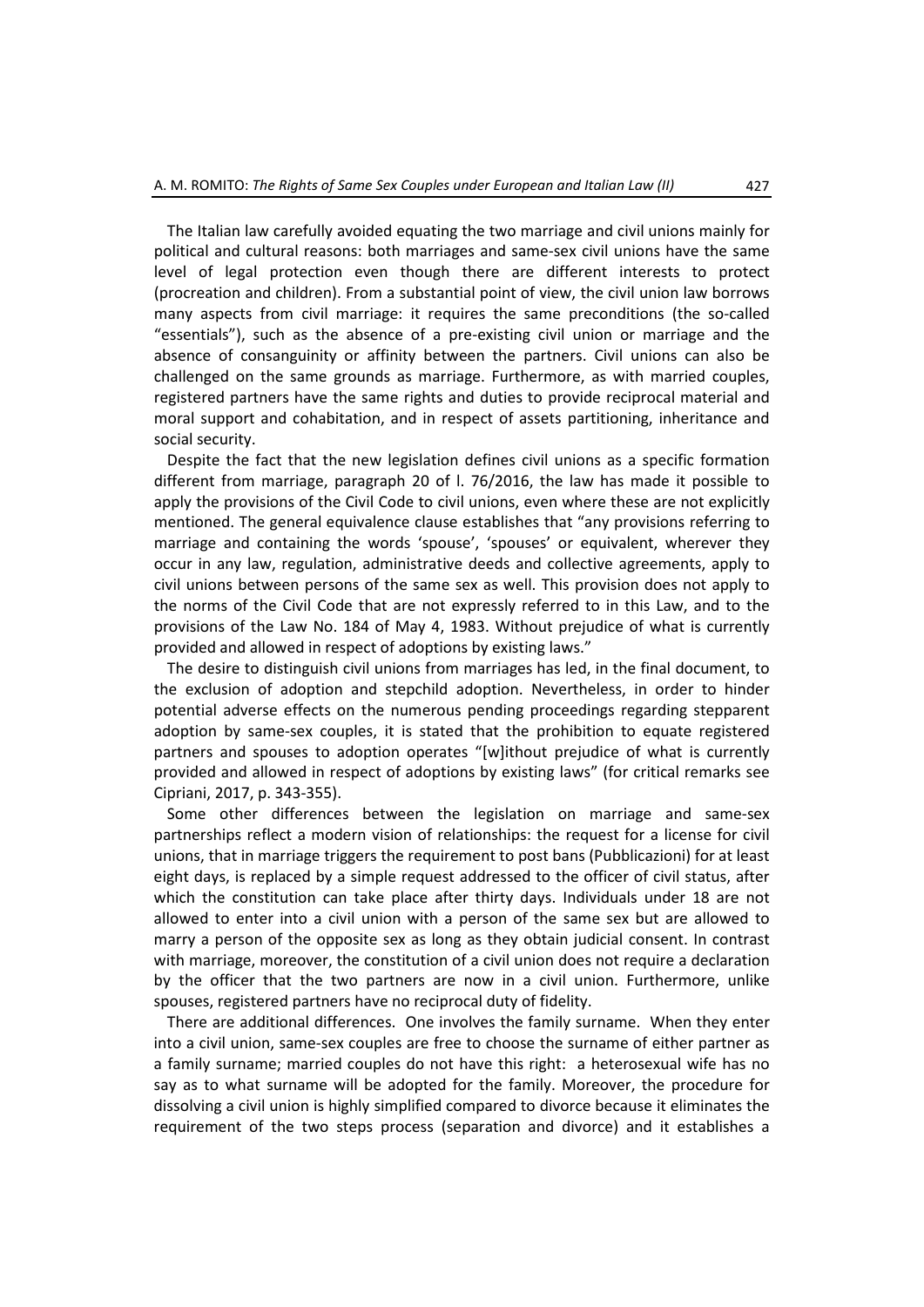three-month period after the unilateral decision to end the relationship (Winkler, 2017, pp. 1-31, and especially pages 27-28).

After the adoption of Law 76/2016, the Italian Parliament reformed the rules on private international law adding four new provisions (art. 32 bis-32 quinques) in Law No. 218/1995 to regulate same-sex partnerships, cohabitation agreements and spouses' or partners' property regime (Lopes Pegna, 2017, p. 527-551). According to one of these rules (Article 32-bis) a marriage celebrated abroad between two Italian citizens of the same sex or between an Italian national and a non-Italian of the same sex will be considered a civil union governed by Italian law. However, the marriage celebrated abroad by two persons of the same sex who are not Italians, will be considered "marriage" in Italy if it is allowed in the place of celebration (Damascelli, 2018, p. 8-9). The result of the application of the law is debatable because it creates an unreasonable difference of treatment between a same-sex marriage celebrated by an Italian national abroad and other same-sex unions that have a transnational character.

#### **6. Conclusions**

Starting from a local (Italian) to a European perspective, some considerations about virtuous results seem to be clear. Three factors greatly affected the Italian Parliament in adopting the Law 76/2016: (1) the pressure of the international case law – mainly the Court of European Convention on Human Rights, (2) the European legislation, that forced all Member States to end any discrimination against gays and lesbians "based on … sexual orientation", (3) the domestic courts (judiciary) which, on account of not having the power to create a new legal regulation, secured a legal protection to a *de facto* situation that urged to be ruled since long time (Alicino, 2015, 1-46).

More generally, looking at the EU framework, the picture becomes much more dynamic; the rapid changes that occurred in many Western European countries concerning the legal treatment of gays and lesbians after 2000 are due mainly to the activism of the ECJ that cross – fertilized the domestic legislations, only encouraging them to step without imposing legislative changes through the "denationalization" of crucial national family-law regimes**.** Europe has, until recently, boasted as the most progressive continent regarding the legal recognition of same-sex relationships; currently all western EU Member States make provision for legal recognition of same-sex relationships, though there remains considerable diversity between the types of legal status being afforded. At the same time, there are still six EU Member States (Bulgaria, Latvia, Lithuania, Poland, Romania, Slovakia) - all situated in Eastern Europe – which do not offer any legal recognition to same-sex relationships whilst there are seven EU Member States( Bulgaria, Croatia, Hungary, Latvia, Lithuania, Poland, and Slovakia) – again, all situated in Eastern Europe – that maintain a constitutional ban on same-sex marriage.

The recent debate in Romania, the failed referendum in October 2018 to ban same-sex marriage in Romania's Constitution, the Romanian highest court's ruling of 2018, and the attempts to reform the statutory law, are evidence of the challenges of crossfertilization and significant changes in the direction of democracy and against discrimination.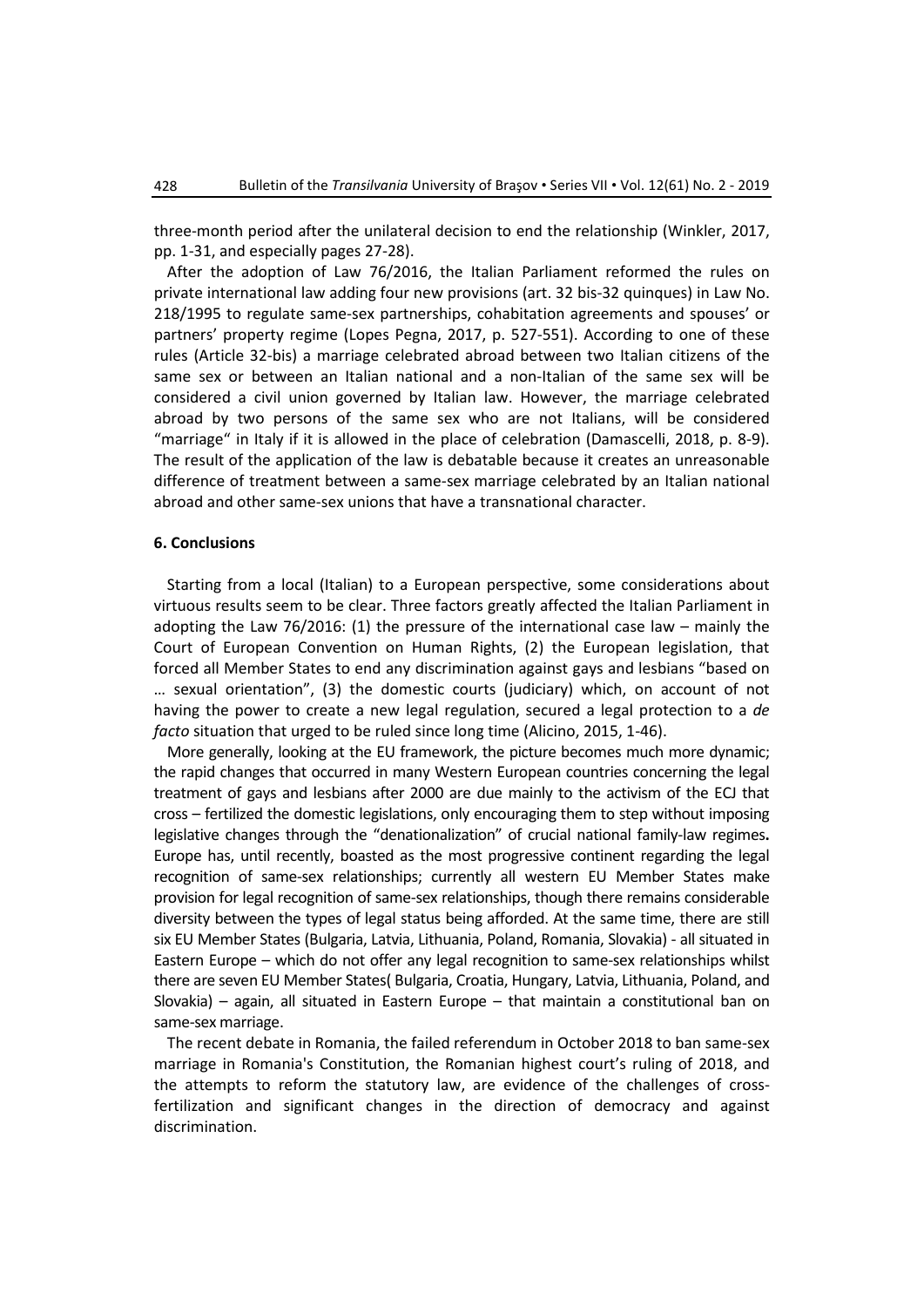Hopefully the same kind of large political debate can take place in other Eastern Europe countries (see, for instance, "ECJ 'gay marriage' ruling sparks opposition in Poland", 6 June 2018, available at http://polandinenglish.info/37528158/ecj-samesexmarriage-ruling-sparks-opposition-poland).

Finally, it must be considered that Romania is about to take over the presidency of the Council of the EU and thus legalizing civil partnerships before May 2019 would send a strong signal to all the neighboring countries that it is to remain on its strong commitment to European values.

Over all in Europe there is a clear trend of progress (a summary of the legal framework regarding LGBTI issues in European countries is available at [http://rainboweurope.org,](http://rainboweurope.org/) and Waaldijk, 2017, 1-183) and to quote Kees Waldijk (1994, p. 51): "where there is legal change it is change for the better. Countries are not all moving at the same time and certainly not at the same speed, but they are moving in the same direction: forward".

# **References**

- Court of Justice of the European Union, Judgment of 12 March 2014, *O. and B.*, Case C‑ 456/12, ECLI:EU:C:2014:135, published in the electronic Reports of Cases (Court Reports - general).
- Court of Justice of the European Union, Judgment of 5 June 2018, *Coman and Others*, Case C‑ 673/16, ECLI:EU:C:2018:385, published in the electronic Reports of Cases (Court Reports - general).
- Alicino, F. (2015). *The Road to Equality. Same-Sex Relationships within the European Context: The Case of Italy*. LUISS School of Government Working Paper Series SOG-WP 26/2015. Retrieved from https://sog.luiss.it/sites/sog.luiss.it/files/ SOG%20Working%20 Papers%20WP25-2015%20Alicino.pdf
- Cipriani, N. (2017). Unioni Civili: Same-Sex Partnerships Law in Italy. *The Italian Law Journal, 2* (3), 343-355.
- Damascelli, D. (2018). Applicable law, jurisdiction, and recognition of decisions in matters relating to property regimes of spouses and partners in European and Italian private international law. *Trusts & Trustees*, october, 1-11.
- Ferrando, G. (2016). Le unioni civili. Prime impressioni sulla riforma. *Rivista di studi giuridici sull'orientamento sessuale e l'identità di genere*, *2* (3), 6-17. Retrieved from http://www.articolo29.it/wp-content/uploads/2017/03/genius-2016-02.pdf.
- Fiorini, A. (2012). *Which Legal Basis for Family Law? The Way Forward* (European Parliament: Policy Department C: Citizens' Rights and Constitutional Affairs). Retrieved from http://www.europarl.europa.eu/RegData/etudes/note/join/2012/462498/IPOL-JURI\_NT(2012)462498\_EN.pdf.
- Gyeney, L. (2018). Same sex couples' right to free movement in light of member states' national identities. The legal analysis of the Coman case. *Iustum Aequum Salutare*, *XIV* (3), 149-171. Retrieved from http://ias.jak.ppke.hu/hir/ias/20182sz/11\_GyeneyL\_IAS\_2018\_ 2.pdf.
- Khan, A. A. (2018). *The Coman Case: Same Sex Marriage and Free Movement Law*. Retrieved from https://asadakhan.wordpress.com/2018/06/23/the-coman-case-samesex-marriage-and-free-movement-law/.